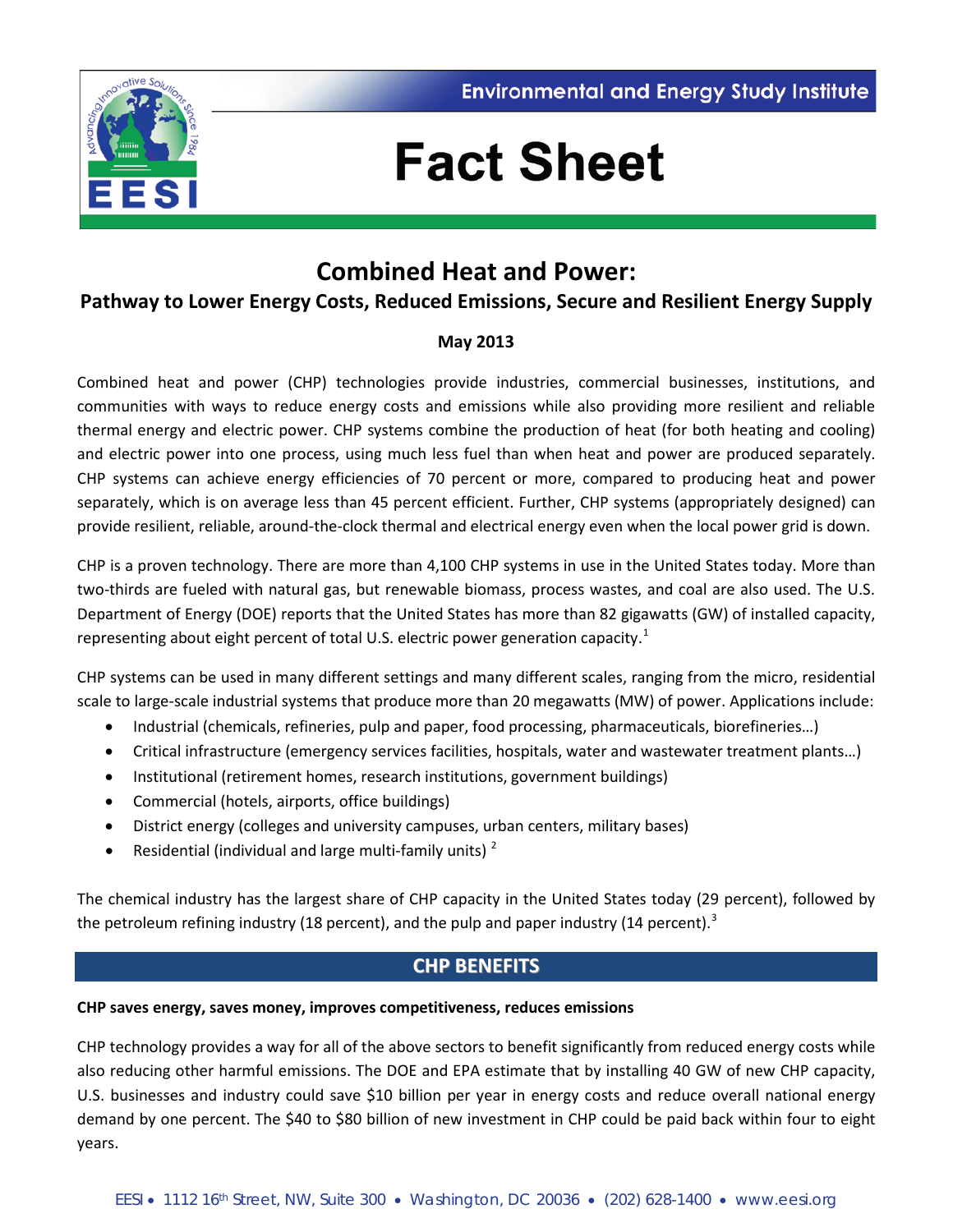When less fuel is used to meet thermal and electric power needs, fewer air pollutants and greenhouse gases are emitted. Similarly, when natural gas or renewable, sustainably-produced biomass fuels displace the use of fossil coal or petroleum, emissions can be further reduced. DOE estimates that the current fleet of CHP systems saves about 1.8 quads of energy annually and reduces U.S. carbon dioxide emissions by 240 million metric tons, the equivalent of removing 40 million cars from the road. Installing another 40 GW of CHP could further reduce CO2 emissions by 150 million tons per year, the equivalent of removing another 25 million cars from the road.<sup>[4](#page-5-0)</sup>

#### **CHP is secure, resilient, distributed energy by design**

Having assured access to reliable heat and power 24/7 is critical for the functioning of a modern economy. Uninterrupted thermal and electric power supplies are especially critical for hospitals, nursing homes, water supply and wastewater treatment plants, research facilities, and large refineries and chemical plants. An interruption in heat and power at these types of facilities could cause significant economic harm, injuries, and/or threaten public health.

Yet, increasingly, extreme weather events are bringing the power grid down across the country – sometimes for days or weeks at a time. Extended power outages from Hurricane Sandy in the Northeast and other recent hurricanes on the Gulf coast caused billions of dollars worth of economic losses and threatened public health and safety.<sup>[5](#page-5-1)</sup>

With sufficient public planning, investment, and public/private partnerships, CHP systems can increasingly play a critical role advancing homeland security in the face of extreme weather and other threats. New York State Emergency Services and NYSERDA have been identifying and developing strategies to increase the use of CHP in key facilities to advance disaster preparedness, business continuity, and community sustainability.<sup>[6](#page-5-2)</sup> CHP played a critical role keeping the lights and heat on in New Jersey, New York, and Connecticut in the wake of Hurricane Sandy.<sup>[7](#page-5-3)</sup> Hospitals, apartment complexes, nursing homes, and wastewater treatment plants with CHP were able to continue meeting the basic needs of their communities when other energy services (including back-up electric generators) failed.<sup>[8](#page-5-4)</sup>

The DOE Gulf Coast Clean Energy Application Center reports that CHP systems have proved to be resilient in the wake of many other natural disasters across the country as well – such as in the aftermath of hurricanes Katrina and Rita in Louisiana. CHP proved to be far more reliable than emergency electrical back-up generators in case after case.<sup>[9](#page-5-5)</sup>

## **SIGNIFICANT CHP POTENTIAL**

The amount of energy lost in wasted heat in the United States – just from the electric power sector – exceeds the total amount of energy used in Japan.<sup>[10](#page-5-6)</sup> In the United States, CHP is relatively underutilized compared to other advanced economies, representing only about eight percent of total U.S. power production, compared to 30 percent or more in countries such as Denmark, Finland, and the Netherlands. CHP systems offer the potential to more than double the overall efficiency of U.S. electric power production by capturing and using this thermal energy. The DOE and EPA estimate that there is untapped CHP potential of about 130 GW at industrial, institutional, and commercial facilities across the country – facilities that have an optimal combination of yearround on-site thermal and electric power needs. $^{11}$  $^{11}$  $^{11}$ 

CHP could make a significant contribution in the years ahead as old, inefficient, polluting coal-fired power plants are retired. The American Council for an Energy-Efficient Economy (ACEEE) reported in a recent study that CHP systems could theoretically replace more than 100 percent of the anticipated retirements of coal-fired power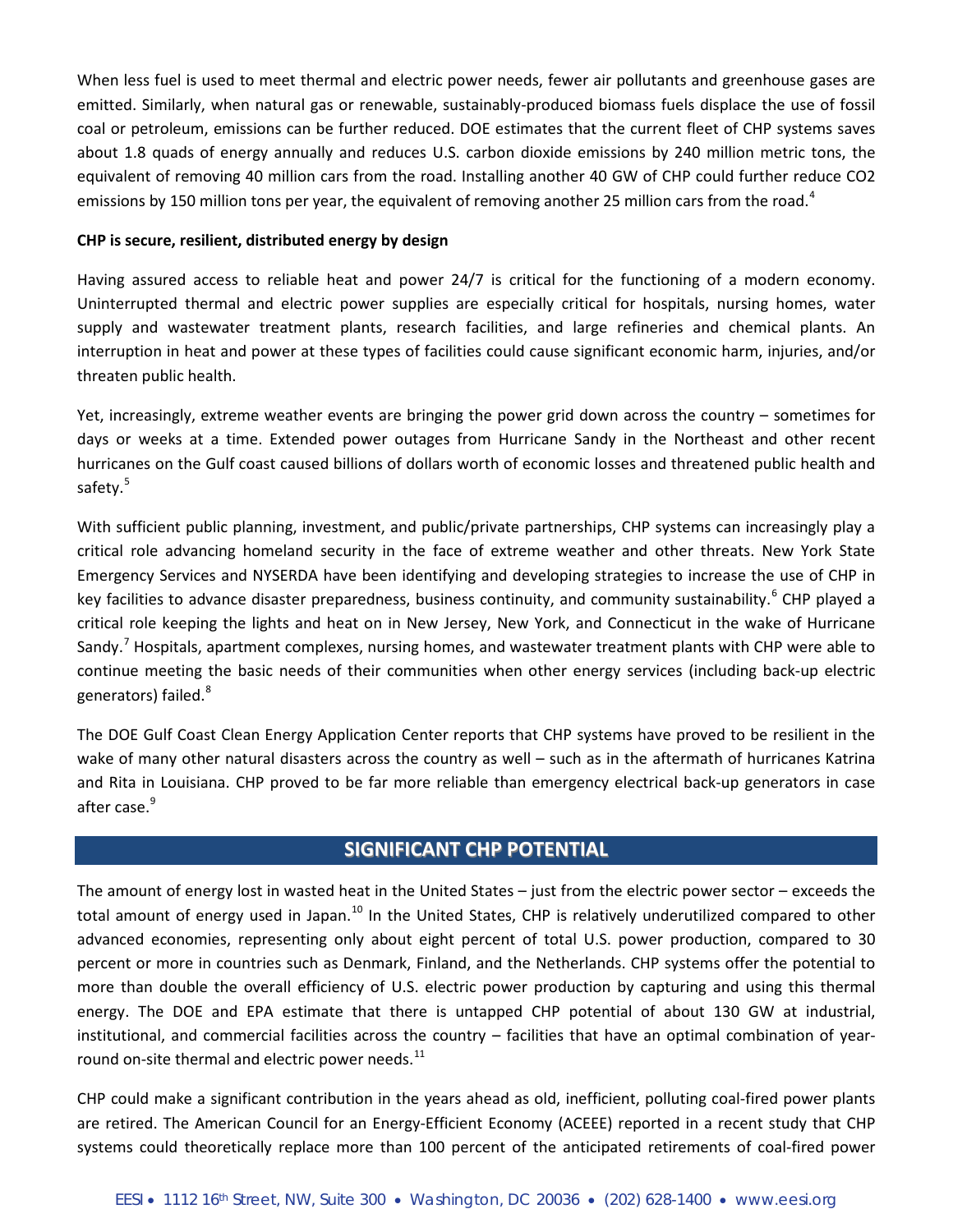plants across a dozen states by 2020 – if critical policies are put in place that encourage it. The report finds that "while CHP is not positioned to fully replace the lost capacity, it can play a substantial role in meeting these needs, especially in certain states." ACEEE believes that electric utilities, with favorable regulatory environments, are best positioned to make these substantial long-term investments.<sup>[12](#page-5-8)</sup>

#### **KEY BARRIERS TO CHP**

The ACEEE report also notes, however, that, "*given current policies and recent installation trends, it appears taking advantage of that [CHP] technical potential could be a challenge*." "*Policies and regulations do not always encourage CHP deployment, though, and this report finds that almost all of the states that are facing higher levels of potential coal retirements do not have most of the critical policies in place that yield a healthy investment environment for CHP*." [13](#page-5-9)

Another ACEEE report details some of the existing regulatory and legal barriers to CHP, which vary state-to-state and utility-to-utility. Issues include setting favorable CHP-utility interconnection standards, establishing favorable supplemental and backup power rates, developing output-based emission standards, and providing proper valuation of additional energy and environmental ancillary services provided to ratepayers and utilities by CHP facilities.<sup>[14](#page-5-10)</sup>

#### **CHP POLICY**

#### **Federal Policy**

In August 2012, President Obama ordered federal agencies to work jointly to increase the use of CHP in the United States by 40 GW (50 percent) by 2020. The Executive Order "*directs certain executive departments and agencies to convene national and regional stakeholders to identify, develop, and encourage the adoption of investment models and State best practice policies for industrial energy efficiency and CHP; provide technical assistance to States and manufacturers to encourage investment in industrial energy efficiency and CHP; provide public information on the benefits of investment in industrial energy efficiency and CHP; and use existing Federal authorities, programs, and policies to support investment in industrial energy efficiency and CHP."[15](#page-5-11)*

#### **State Policy**

Many states are beginning to address the barriers to the deployment of CHP. The EPA recently released a report inventorying what states are doing now to address many of these barriers.<sup>[16](#page-5-12)</sup> The Energy Information Administration reports: *"Twenty-three states recognize CHP in one form or another as part of their Renewable Portfolio Standards or Energy Efficiency Resource Standards. A number of states, including California, New York, Massachusetts, New Jersey, and North Carolina, have initiated specific incentive programs for CHP."[17](#page-5-13)*

## **CHP AND BIOMASS**

When biomass is produced sustainably, biomass-fueled CHP systems can produce heat and power with very few net greenhouse gas (GHG) emissions, and thus can be much more climate-friendly than systems fueled with fossil natural gas, coal, or oil. By substituting biomass for fossil fuel, carbon emissions from non-renewable, finite fossil fuels can be avoided. Further, because almost all of the biomass used for biomass CHP today is derived from forestry or agricultural residues or urban waste streams, significant additional emissions of climate-changing methane, which would otherwise be released to the atmosphere from decomposition, are avoided. The avoided methane emissions can actually make some renewable biomass CHP systems net carbon negative on a life cycle basis. $18$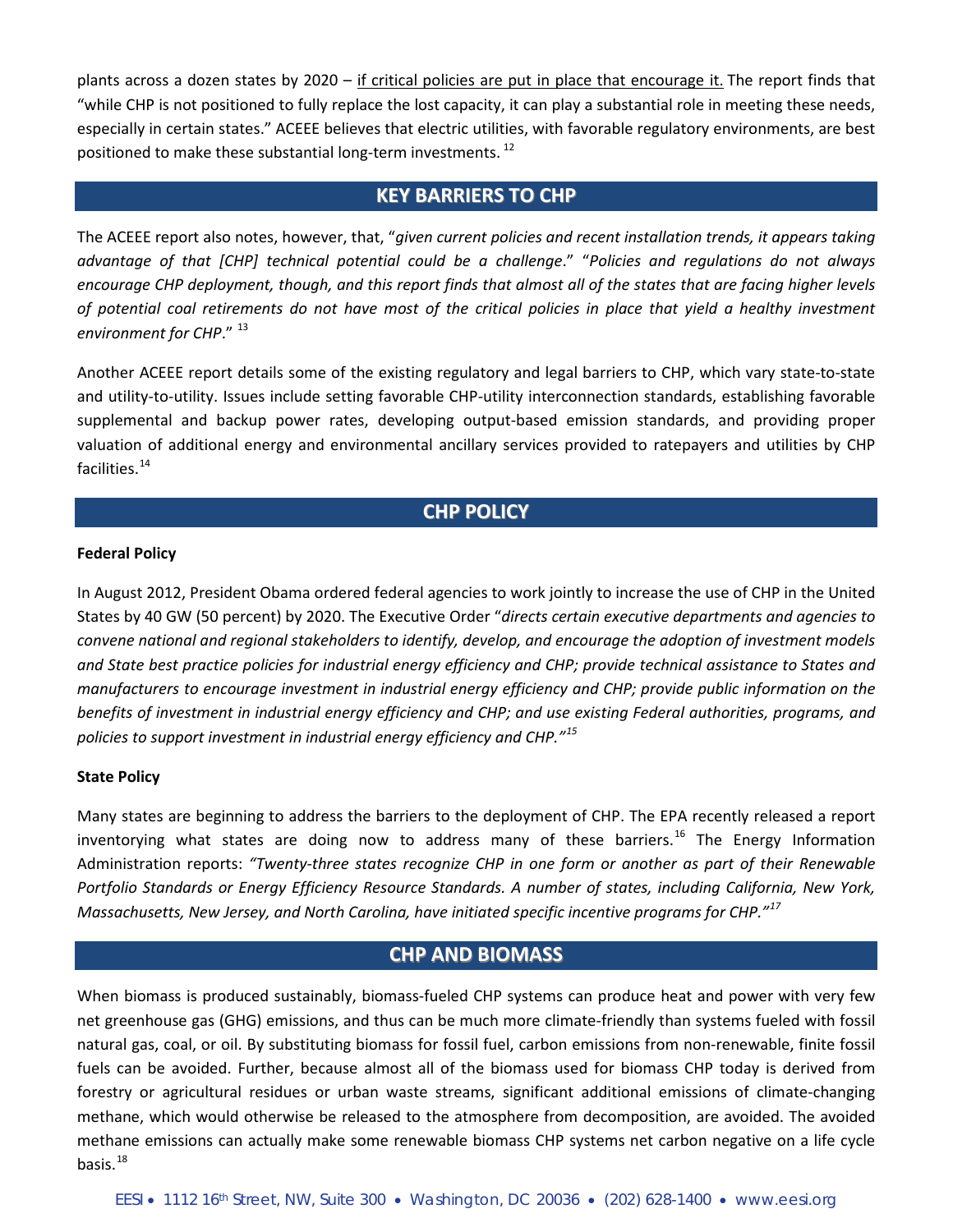More than seven GW of biomass CHP capacity is on-line today.<sup>[19](#page-5-15)</sup> For decades, forest products industries, such as pulp and paper mills, have used woody biomass residues – by-products of their production processes – to provide electric power and thermal energy for their operations. Other biomass CHP feedstocks, however, can include residues from agriculture, livestock manure, sewage, and other biogenic portions of urban waste streams. The potential is huge: up to 6,000 gigawatt-hours worth of usable biomass residues and wastes are discarded each year in the United States.<sup>[20](#page-5-16)</sup>

Biomass CHP can help local economies by creating jobs, reducing vulnerability to volatile fossil fuel prices, increasing local self-reliance, and recycling energy dollars locally.

Biomass can be either direct-fired or gasified to produce heat and power. Direct-firing biomass is the most common method, but newer advanced biomass gasification systems are ideally suited for CHP applications, performing at higher levels of efficiency.<sup>[21](#page-5-17)</sup> Biomass CHP plants have been developed that can run on municipal solid waste (MSW), with overall system efficiencies greater than 80 percent.<sup>[22](#page-5-18)</sup>

Among the key advantages of renewable biomass CHP is that it can provide reliable baseload electric power and thermal energy on demand 24/7 (at a much higher capacity rate), compared to intermittent wind energy (available on average about 36 percent of the time) and photovoltaic solar (available about 22 percent of the time).<sup>[23](#page-5-19)</sup>

The best opportunities for developing biomass CHP systems are:

- a) in regions where there is an ample local supply of sustainably-produced biomass;
- b) in regions where natural gas and heating oil prices are high and/or natural gas is unavailable;
- c) in urban areas where there are existing urban biogenic waste streams and concentrated heat and power demand;
- d) in small- to medium-sized agricultural, food processing, and forestry industries located near feedstock supplies which have sufficient on-site heat and power demand to warrant investment in small scale systems; and
- e) in existing ethanol plants and future integrated biorefineries which have high heat and power demand [24](#page-5-20)/7 all year.  $24$

This fact sheet is available electronically (with hyperlinks and endnotes) at *[www.eesi.org/papers](http://www.eesi.org/papers)*.

#### **Author: Ned Stowe Editor: Carol Werner**

*The Environmental and Energy Study Institute (EESI) is a non-profit organization founded in 1984 by a bipartisan Congressional caucus dedicated to finding innovative environmental and energy solutions. EESI works to protect the climate and ensure a healthy, secure, and sustainable future for America through policymaker education, coalition building, and policy development in the areas of energy efficiency, renewable energy, agriculture, forestry, transportation, buildings, and urban planning.*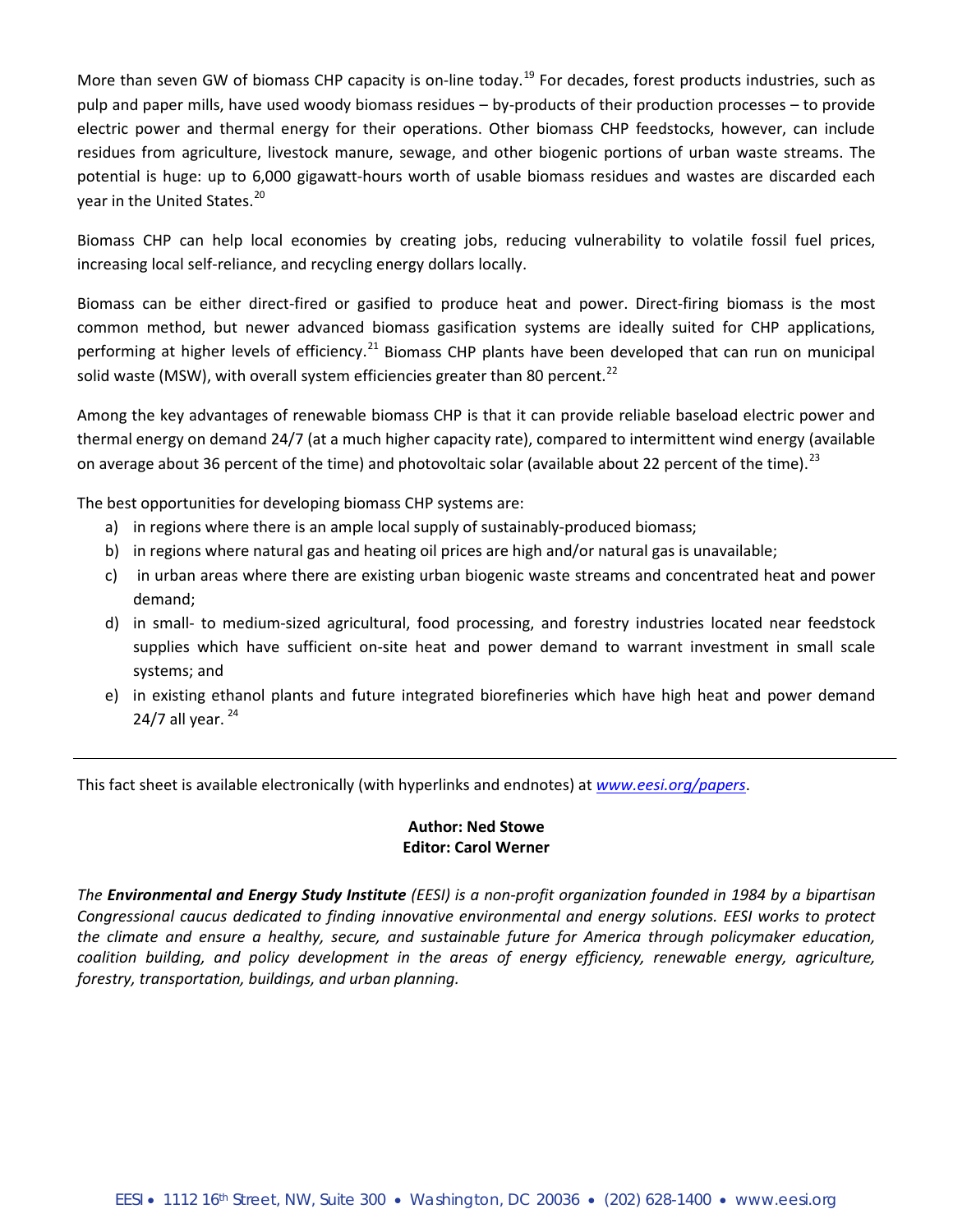<span id="page-4-0"></span> 1 State and Local Energy Efficiency Action Network. *Guide to the Successful Implementation of State Combined Heat and Power Policies.* Prepared by B. Hedman, A. Hampson, J. Rackley, and E. Wong, ICF International; L. Schwartz and D. Lamont, Regulatory Assistance Project; T. Woolf, Synapse Energy Economics; J. Selecky, Brubaker and Associates. 2013. [www.seeaction.energy.com](http://www.seeaction.energy.com/)<br><sup>2</sup> For examples of the full range in scale and diversity of CHP applications, go to the EPA's Combined Heat and Power

<span id="page-4-1"></span>Partnership web pag[e http://www.epa.gov/chp/index.html.](http://www.epa.gov/chp/index.html) The CHP Partnership is "*a voluntary program seeking to reduce the environmental impact of power generation by promoting the use of CHP. The Partnership works closely with energy users, the CHP industry, state and local governments, and other clean energy stakeholders to facilitate the development of new projects and to promote their environmental and economic benefits*." The Partnership sponsors annual Energy Star CHP awards. See the list and descriptions of recent awardees her[e http://www.epa.gov/chp/documents/past\\_award\\_winners.pdf.](http://www.epa.gov/chp/documents/past_award_winners.pdf)<br><sup>3</sup> U.S. Department of Energy (DOE) and U.S. Environmental Protection Agency (EPA). Combined Heat and P

<span id="page-4-2"></span>*Energy Solution*. DOE/EE-0779. August 2012. 4 U.S. DOE and EPA. August 2012.

<sup>5</sup> Oak Ridge National Laboratory (ORNL). *Combined Heat and Power: Enabling Resilient Energy Infrastructure for Critical Facilities*. ORNL/TM-2013/100. Prepared by A. Hampson, ICF International; T. Bourgeois, Northeast Clean Energy Application Center; G. Dillingham, Gulf Coast Clean Energy Application Center; I. Panzarella, Southeast Clean Energy Application Center.

March 2013. <sup>6</sup> New York State Energy Research and Development Authority. *The Contribution of CHP to Infrastructure Resiliency in New York State*. NYSERDA Report 10-20. Prepared by Energetics Incorporated; Pace University Energy and Climate Center; and Energy and Analysis, Inc., an ICF International Company. April 2009. <sup>7</sup> A. Chittum, American Council for an Energy-Efficient Economy (ACEEE). *How CHP Stepped Up When the Power Went Out* 

During Hurricane Sandy. December 6, 2012[. http://www.aceee.org/blog/2012/12/how-chp-stepped-when-power-went-out-d](http://www.aceee.org/blog/2012/12/how-chp-stepped-when-power-went-out-d)<br><sup>8</sup> For a review of several case studies from Hurricane Sandy, see ORNL. Combined Heat and Power: Enabling R

*Energy Infrastructure for Critical Facilities*. ORNL/TM-2013/100. Prepared by A. Hampson, ICF International; T. Bourgeois, Northeast Clean Energy Application Center; G. Dillingham, Gulf Coast Clean Energy Application Center; I. Panzarella, Southeast Clean Energy Application Center. March 2013.

<sup>9</sup> D. Bullock, Gulf Coast CHP Applications Center. PowerPoint Presentation: *Resilient Energy Systems: The CHP Solution*.

September 25, 2006[. http://files.harc.edu/sites/gulfcoastchp/Presentations/KatrinaForum\\_NOLA-060925.pdf](http://files.harc.edu/sites/gulfcoastchp/Presentations/KatrinaForum_NOLA-060925.pdf)<br><sup>10</sup> ORNL. Combined Heat and Power, Effective Energy Solutions for a Sustainable Future. 2008.<br><sup>11</sup> U.S. DOE and EPA.

<sup>13</sup> A. Chittum and T. Sullivan, ACEEE. September 2012. <sup>13</sup> A. Chittum, K. Farley, S. Hayes, M. Vigen, and R. Young, ACEEE. **14 S. Vaidyanathan, S. Nadel, J. Amann, C. J. Bell**, A. Chittum, K. Farley, S. Hayes, M. Vigen, *Overcoming Market Barriers and Using Market Forces to Advance Energy Efficiency.* March 2013.

<http://rste040vlmp01.blackmesh.com/research-report/e136> <sup>15</sup> The White House. *Accelerating Investment in Industrial Energy Efficiency.* Executive Order. August 30, 2012. [http://www.whitehouse.gov/the-press-office/2012/08/30/executive-order-accelerating-investment-industrial-energy-](http://www.whitehouse.gov/the-press-office/2012/08/30/executive-order-accelerating-investment-industrial-energy-efficiency)

[efficiency](http://www.whitehouse.gov/the-press-office/2012/08/30/executive-order-accelerating-investment-industrial-energy-efficiency) <sup>16</sup> U.S. EPA, Combined Heat and Power Partnership. *Portfolio Standards and the Promotion of Combined Heat and Power*. January 4, 2013. [http://www.epa.gov/chp/documents/ps\\_paper.pdf](http://www.epa.gov/chp/documents/ps_paper.pdf)<br><sup>17</sup> U.S. Energy Information Administration. *Combined Heat and Power Technology Fills an Important Energy Niche*.

October 4, 2012.<http://www.eia.gov/todayinenergy/detail.cfm?id=8250>

<sup>18</sup> G. Morris. *Bioenergy and Greenhouse Gases*. Berkley, CA: Pacific Institute. 2008.

[http://www.pacinst.org/reports/Bioenergy\\_and\\_Greenhouse\\_Gases/index.htm.](http://www.pacinst.org/reports/Bioenergy_and_Greenhouse_Gases/index.htm) See also P. Spath and M.K. Mann. *Biomass Power and Conventional Fossil Systems with and without CO2 Sequestration – Comparing the Energy Balance, Greenhouse Gas Emissions and Economics.* NREL/TP-510-32575. Golden, CO: NREL. 2004. See also U.S. Department of Agriculture, Forest Service, Southwest Research Station. *Biomass to Energy: Forest Management for Wildfire Reduction, Energy Production, and Other Benefits*. California Energy Commission, Public Interest Energy Research Program. CEC-500-

2009-080. 2009.<br><sup>19</sup> B. Hedman, ICF International. *Biomass CHP: An Overview*. PowerPoint Presentation. EPA Combined Heat and Power<br>Partnership Webinar. June 25, 2009. http://www.epa.gov/chp/documents/wbnr062509 hedman.pdf

<sup>20</sup> P. Hutton. "Biomass in Microturbines," *Renewable Energy World*. August 20, 2010. <http://www.renewableenergyworld.com/rea/news/article/2010/08/biomass-in-microturbines>